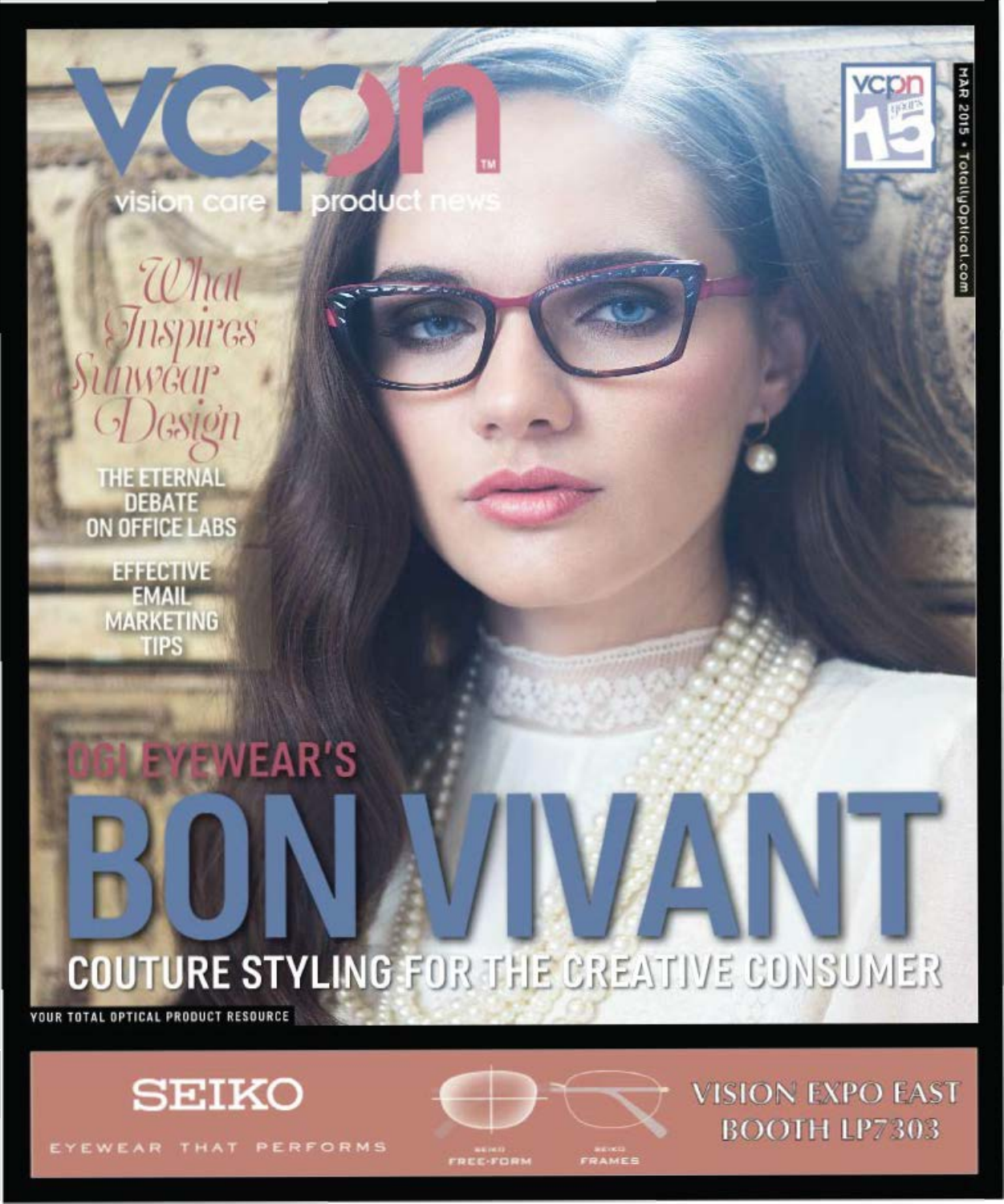

#### LAUNCHES, PROMOTIONS, MERCHANDISING, EVENTS, AND OTHER THINGS TO KEEP YOU IN THE KNOW



WATCH AND LEARN Featuring a streamlined and enhanced user experience, Essilor of America, Inc.'s relaunched Crizal® website is almed at educating both ECPs and consumers on the No-Glare lens portfolio. The site showcases the unique benefits of the lens through interactive demos and engaging presentations; an ECP locator is highly visible on all pages. Essilor of America, Inc., 800-542-5668, crizal.com.



WESTGROUPE TAKES MIAMI. The new ifestyle campaigns for Westgroupe's KLIK denmark and EVATIK collections-which kicked off at MIDD and will premiere for the North and South American markets at Vision Expo East this month-were shot in unique locations in Mami, FL, to reflect each brand's essence. Both the youthful, relaxed atmosphere of KLIK and modern, masculine

chic of EVATIK have been captured in some "magical" moments. Westgroupe, 800-361-6220, westgroupe.com.

**CASHING IN.** Shamir updates its RCPV<sup>®</sup> rewards program for three products-Shamir Creation®, Shamir Duo®, and Shamir Glacier Plus" For Creation and Duo sales, points will no longer be given: but sales will continue to count toward the

15-pair minimum. For Glacier Plus: points will be given but sales will not count. toward the minimum. Shamir Insight, Inc., 877-514-8330, rcpvrewards.com.

#### EYECESSORIZE VIDEOS DEMO TIPS

AND TRENDS. The Vision Council's Eyecessorize campaign rolled out videos on beauty tos, shopping guidelines, and trends for men featuring spokespenson and style expert Jerm Falik. Product is showcased from 15 members of the Eyrovaner and Accessories and Sunglassand Reader Divisions. The Vision Council, eyecessorize.com, 866-826-0290.

#### **LOYALTY PAYS OFF. C&E Vision**

launches its Look" Loyalty Rebate Program, which offers members up to 12% in savings quarterly. Look partners include Aspex Eyewear, DeRigo Vision, Eyewear Designs, REM Eyewear, Ron's Optical, Rudy Project, SPY, and Zeiss Vision Laboratories. C&E Members can keep tabs on rebates in the Bank" system. C&E Vision Member Services. 800-346-2626, cevision.com.

#### THE BRITISH ARE COMING.

To accompany the rollout of new Ted Baker styles, Tura's new marketing campaign and P-O-P materials show. off the eyewear on "peel-able" art; there are fruit collages transformed into faces on colorful backgrounds with the tagine: "Keep Your Eyes Peeled- Eyewear With Appeal." Tura, 800-242-8872, tura.com.

#### **KIRK & KIRK PARTNERS** WITH LUXE-LAB TO DIS-

TRIBUTE ITS VIVARIUM AND SOLARIUM COLLECTIONS IN THE U.S. AND CANADA.

**REVO** SIGNED PROFESSIONAL CLIMBER AND RENOWNED PHOTOGRAPHER/FILMMAKER **JIMMY CHIN AS BRAND** AMBASSADOR



DRAGON ALLIANCE WILL SERVE AS THE OFFICIAL EYE-WEAR PARTNER FOR U.S. SKI AND SNOWBOARD ASSOCIA-**TION [USSA] EVENTS, MDST** NOTABLY THE SPRINT U.S. GRAND PRIX AND THE USANA INTERNATIONAL CROSS CUP.

**EASTERN STATES EVEWEAR** HAS BEEN TAPPED AS THE EXCLUSIVE U.S. DISTRIBUTOR FOR ETÉ LUNETTES.

### **RODENSTOCK LENSES ARE NOW AVAILABLE IN THE U.S. THROUGH EGMA** LLC'S DISTRIBUTION CENTER IN DALLAS, TX.